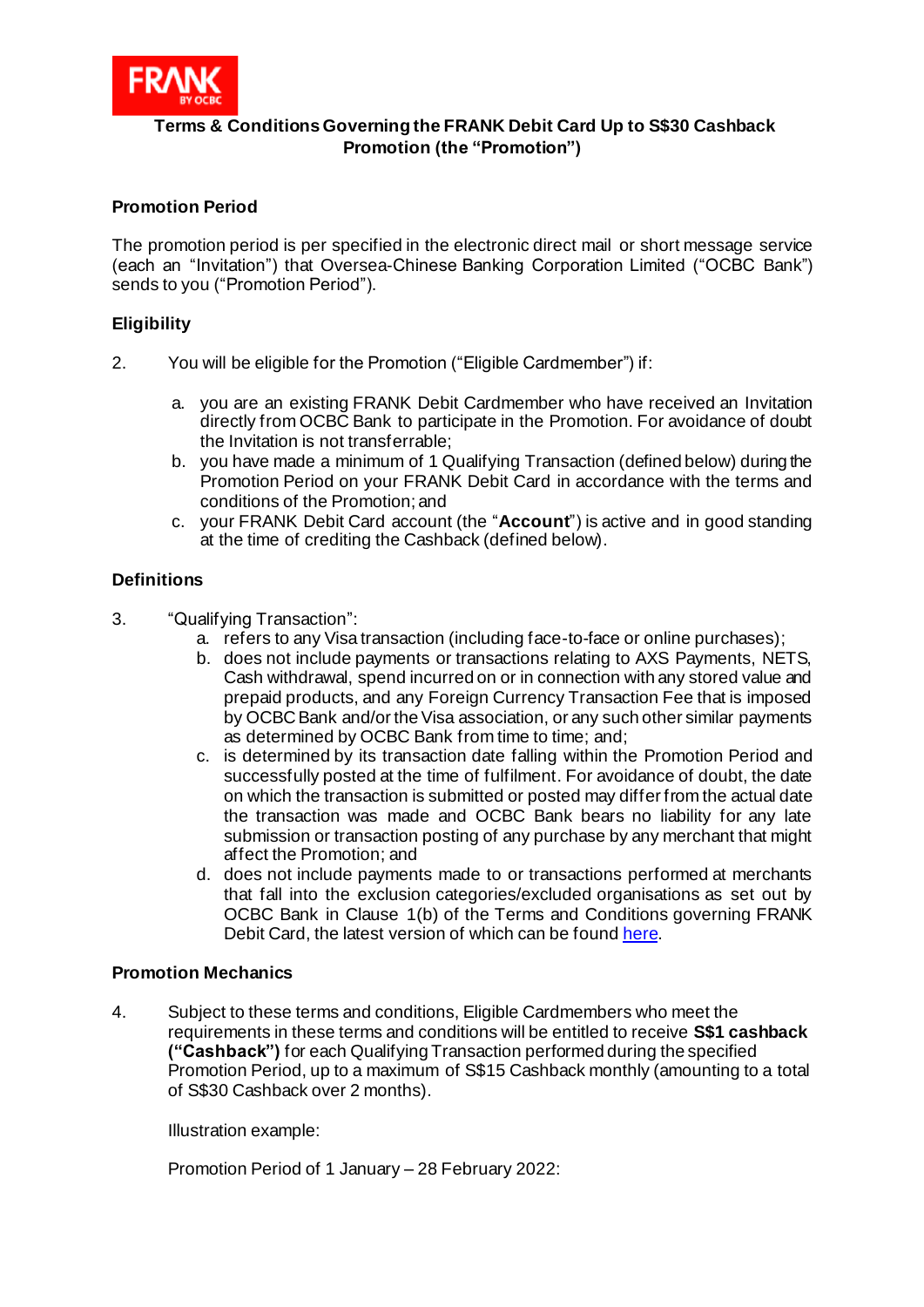

| <b>Month 1 (Jan 2022)</b>  | <b>Month 2 (Feb 2022)</b>  | <b>Cashback entitled to</b> |
|----------------------------|----------------------------|-----------------------------|
| No Qualifying Transaction  | 10 Qualifying Transactions | S\$10                       |
| 5 Qualifying Transactions  | 20 Qualifying Transactions | S\$20                       |
| 16 Qualifying Transactions | 20 Qualifying Transactions | S\$30                       |

- 5. OCBC Bank reserves the right in its sole and absolute discretion to determine whether a transaction qualifies as a Qualifying Transaction under the Promotion. If OCBC Bank in its sole and absolute discretion decides that any transaction is not to be considered a Qualifying Spend and these terms and conditions are not met, the Cashback will not be awarded.
- 6. Subject to the fulfilment of these terms and conditions to the absolute satisfaction of OCBC Bank, the Cashback will be credited into the Eligible Cardmember's Account.
- 7. The Cashback will be credited by the end of the following month from the Promotion Period based on the following schedule:

| <b>Promotion Period</b>           | <b>Cashback credited by</b> |  |
|-----------------------------------|-----------------------------|--|
| 1 January 2022 - 28 February 2022 | 31 March 2022               |  |
| 1 February 2022 - 31 March 2022   | 30 April 2022               |  |
| 1 March 2022 - 30 April 2022      | 31 May 2022                 |  |
| 1 April 2022 - 31 May 2022        | 30 June 2022                |  |
| 1 May 2022 - 30 June 2022         | 31 July 2022                |  |
| 1 June 2022 - 31 July 2022        | 31 August 2022              |  |

- 8. For avoidance of doubt, each Eligible Cardmember is only entitled to receive the Cashback once regardless of the number of Invitations received.
- 9. The Promotion shall not apply in conjunction with any other privileges or promotions, unless otherwise stated.
- 10. Refunded transactions will be deducted from the computation of number of Qualifying Transactions and consequently, from the Cashback calculation.
- 11. If the requirements set out in these terms and conditions are not fulfilled, OCBC Bank reserves the right not to credit the Cashback into (or if the Cashback has been credited, to debit the value of the Cashback from) any account(s) of the Eligible Cardmember.
- 12. OCBC Bank reserves the right and at any time at its absolute discretion and without giving any reason or notice to withdraw, clawback, cancel and/or invalidate any Cashback awarded to any customer without liability. A customer will not be entitled to any payment or compensation whatsoever in respect of such withdrawal, clawback, cancellation or invalidation.
- 13. OCBC Bank reserves the right to claw-back and deduct from the Eligible Cardmember's FRANK Debit Card the equivalent value of the Cashback if the Eligible Cardmember closes his/her Account during, or within twelve (12) months from the end of, the Promotion Period. Further, if any Eligible Cardmember is subsequently discovered to be ineligible to participate in the Promotion or to receive the Cashback, OCBC Bank reserves the right to (i) withdraw the Cashback at any time; or (ii) clawback the Cashback or request the relevant customer to repay to or compensate OCBC Bank the value of the Cashback at any time, and OCBC Bank shall have the right to